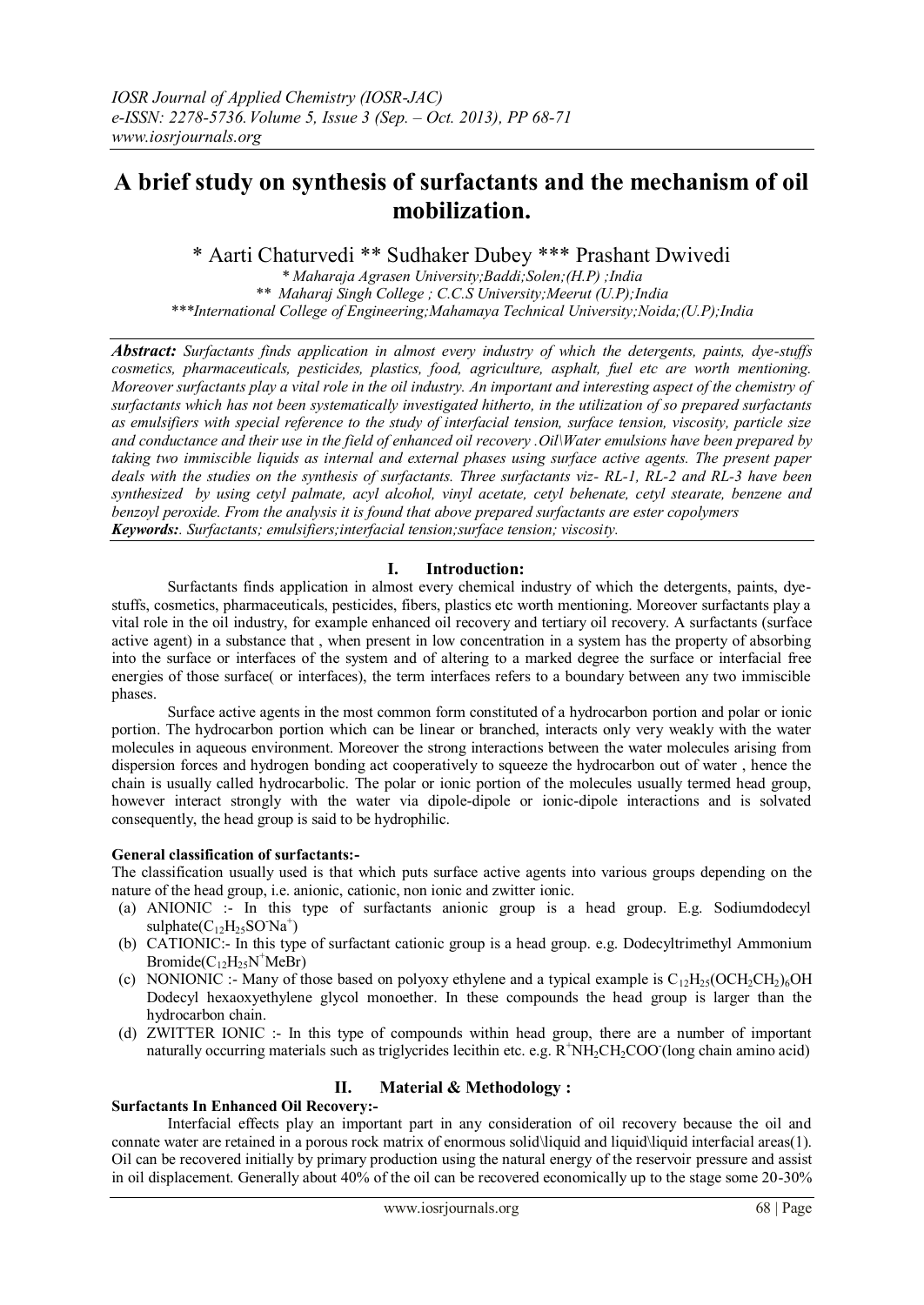of the residual oil will be trapped in pore space of the reservoir and is this oil, we seek to recover. Recovery of this oil can be improved by use of polymer surfactants, polymer blocking agents or foam flood.

#### **Screening Tests For Surfactant Floods:-**

A number of laboratory tests are generally carried out to assess the suitability of any surfactant system.

- (a) Low interfacial tension measurement of specific oils with reservoir fluids
- (b) Compatibility of the surfactant system with the reservoir fluid. This is particularly important, if the reservoir fluid is highly saline.
- (c) Stability tests of the surfactants in the reservoir fluid at reservoir temperature.'
- (d) Core/sand pack tests are carried out to determine oil recovery from residual oil saturation, which is oil remaining in place after water flooding.
- (e) Phase- behaviour, the presence of liquid crystalline phase needs to be established because these could lead to undesirable pore blocking effects.

## **III. Result :**

## **Mechanism Of Oil Mobilization**:-

Low Surface Tension Flood:-

This relies on reducing the oil\water interfacial tension to very low levels  $(10^{-3} \text{mNm}^{-1})$  so that oil ganglia trapped in a water wet pore by interfacial tension forces can be mobilized. The capillary pressure resistance to flow is proportional to the oil\water interfacial tension divided by the diameter of the constriction. Pore throat diameters, through which the oil ganglias must pass, are in the region of 10μ.

The ultra flow interfacial tension minimizes the work necessary to deform the interface of the oil ganglias as it moves through the neck of pores, with the use of suitable surfactant systems, a large number of oil ganglia can be mobilized. Fig 1-4 shows the propagation of oil ganglion/oil bank and its subsequent coalescence with additional oil ganglia. If ultra flow interfacial tension is not maintained at surfactant slug/oil bank interface, considerable oil would be lost due to entrapment process[2]. As shown in fig 5 that contact angle of oil drop or oil ganglia on rock surface depends on wettability of the rock. Hence the oil displacement by surfactant slug is influenced by the wettability of the rock surface.

Figure-6 shows the clear mechanism of ganglia movement. High surface charge density of oil ganglia leads to low interfacial tension. Low interfacial viscosity and strong electrical repulsion between oil droplets resulting easy passage of oil ganglia through narrow rock pores. While low surface charge density lead to high interfacial tension high interfacial viscosity and minimum electrical repulsion between oil droplets and sand particles resulting blocking of oil ganglia in the narrow neck of pores[3,4]

Mobilization could be achieved if the capillary number, the ratio of surface tension to viscous forces, could be reduced by a factor of  $10^4$  viscous forces can not be increased greatly because of the limited pressure resistance of the reservoir. Reduction of the interfacial tension to about 10<sup>-3</sup>mNm<sup>-1</sup> could produce the desired effect.



**Figure-1** The effect of interfacial tension on the movement of oil ganglia through narrow neck of Rock Pores.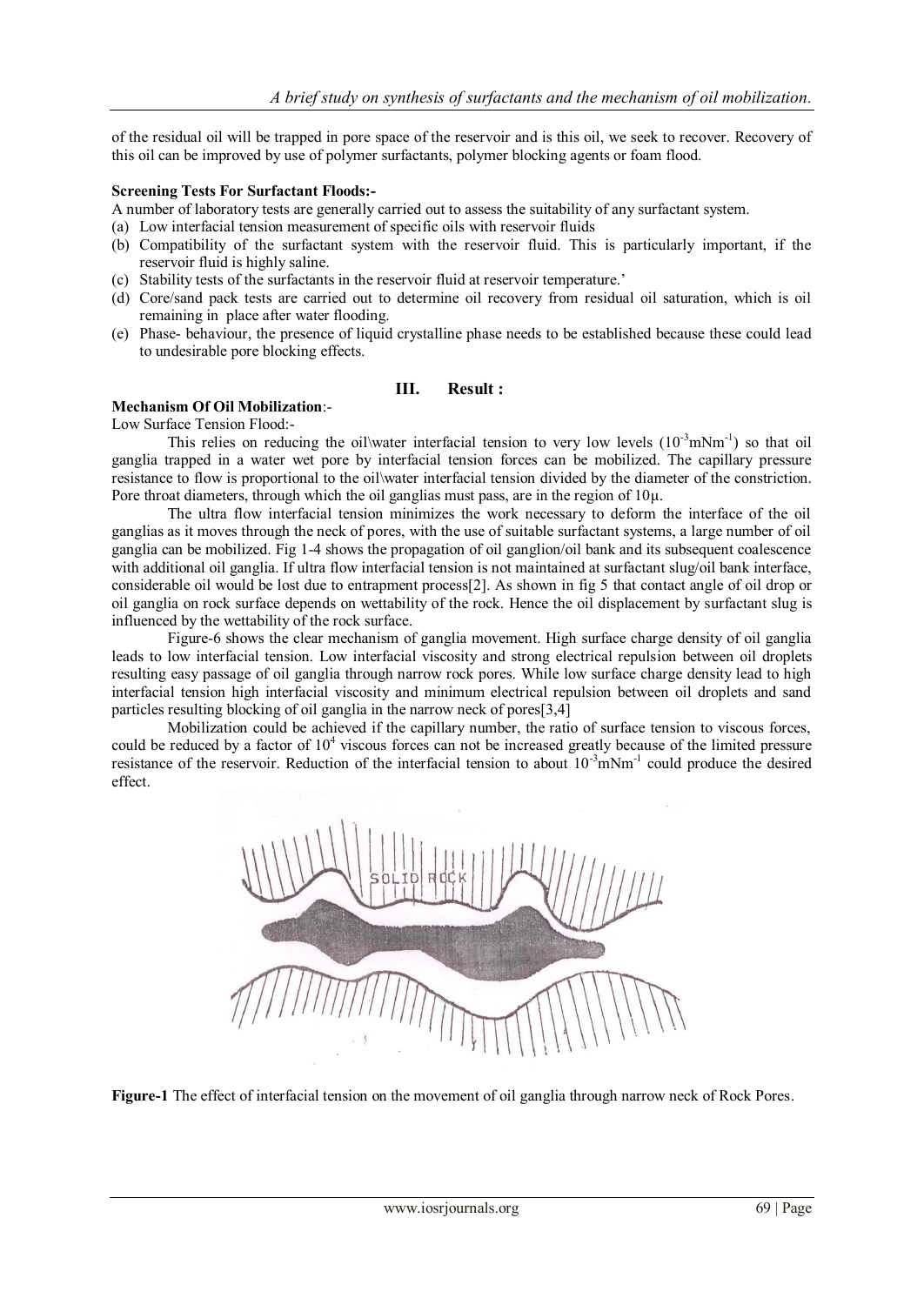

**Figure-2** Displaced oil ganglia must coalesce to form a continuous oil bank



**Figure-3** An efficient propagation of an oil bank through Porous media



**Figure-4** The flow of oil bank : surfactant slug and the polymer solution



**Figure-5** The effect of wittebility of rock surface on the contact angle of an oil drop in porous media